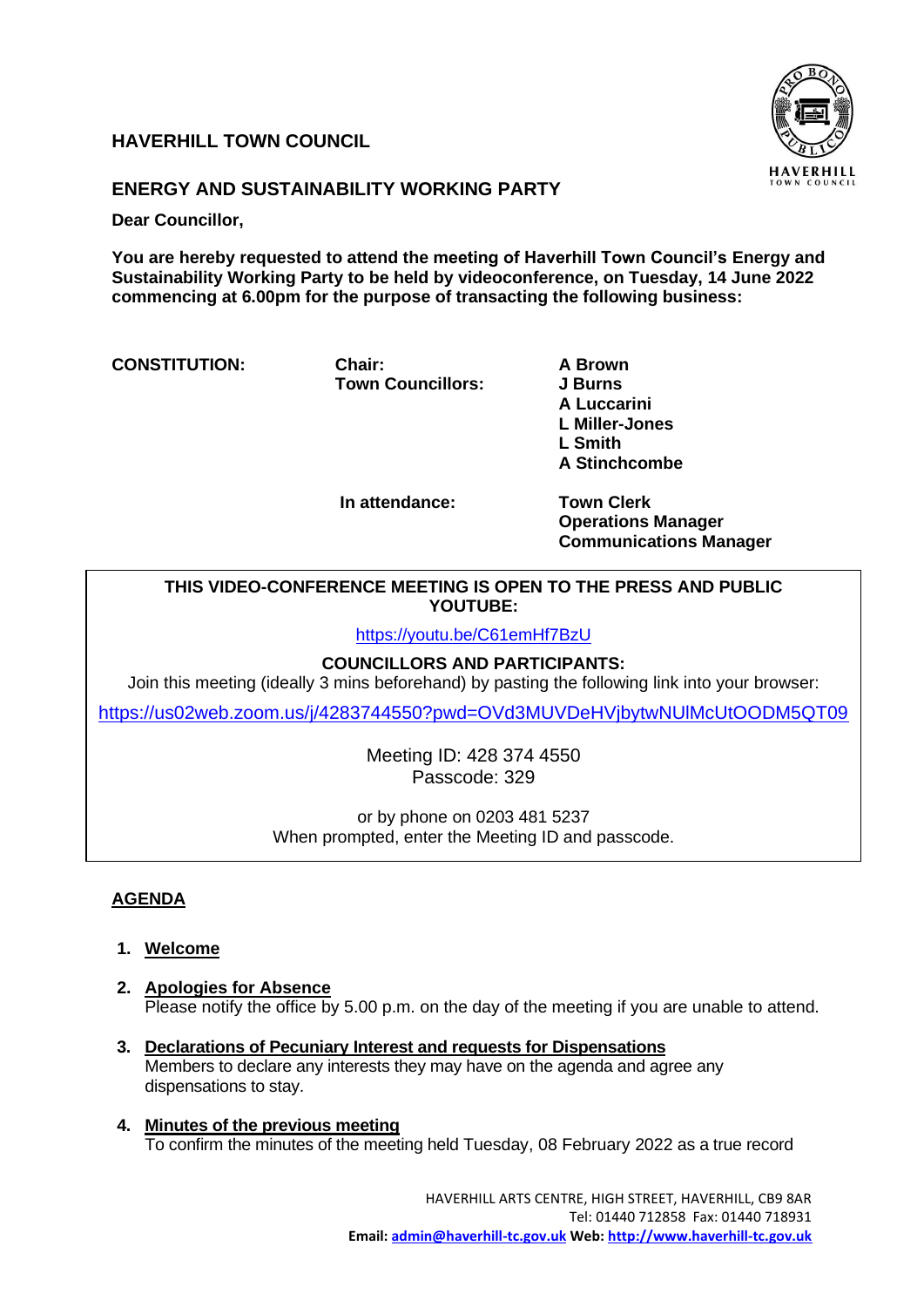## **5. Actions from the previous meeting not on the agenda**

a) ES21/031(a)ii: Follow-up with professionals and WSDC regarding Installation of solar panels to HTC buildings (Gary Wilson)

b) ES21/054: Sustainable Market (Sara & Colin)

c) ES22/007: Salix Funding

#### **6. Public Forum** For the public to speak on matters within the remit of the Committee.

### **7. Eco-Literacy Champions**

- **8. Helping residents save energy to mitigate price increases** To consider opportunities to promote energy-saving to residents.
- **9. Update on energy saving and lighting projects** A review of the 'heat map' of energy use at the Arts Centre (Gary Wilson)
- **10. Review of progress on Action Plan** To review progress of actions listed in the Action Plan (attached)

## **11. Review of Sustainability Policy**

To carry out a review of the policy to ensure it remains relevant. (attached)

#### **12. Items for next meeting**

For members to propose agenda items for the next meeting:

**13. Date of Next Meeting** Monday, 19 September 2022

## **14. Closure**

Part Son

**Colin Poole**

Haverhill Town Clerk **Date: Wednesday, 08 June 2022**